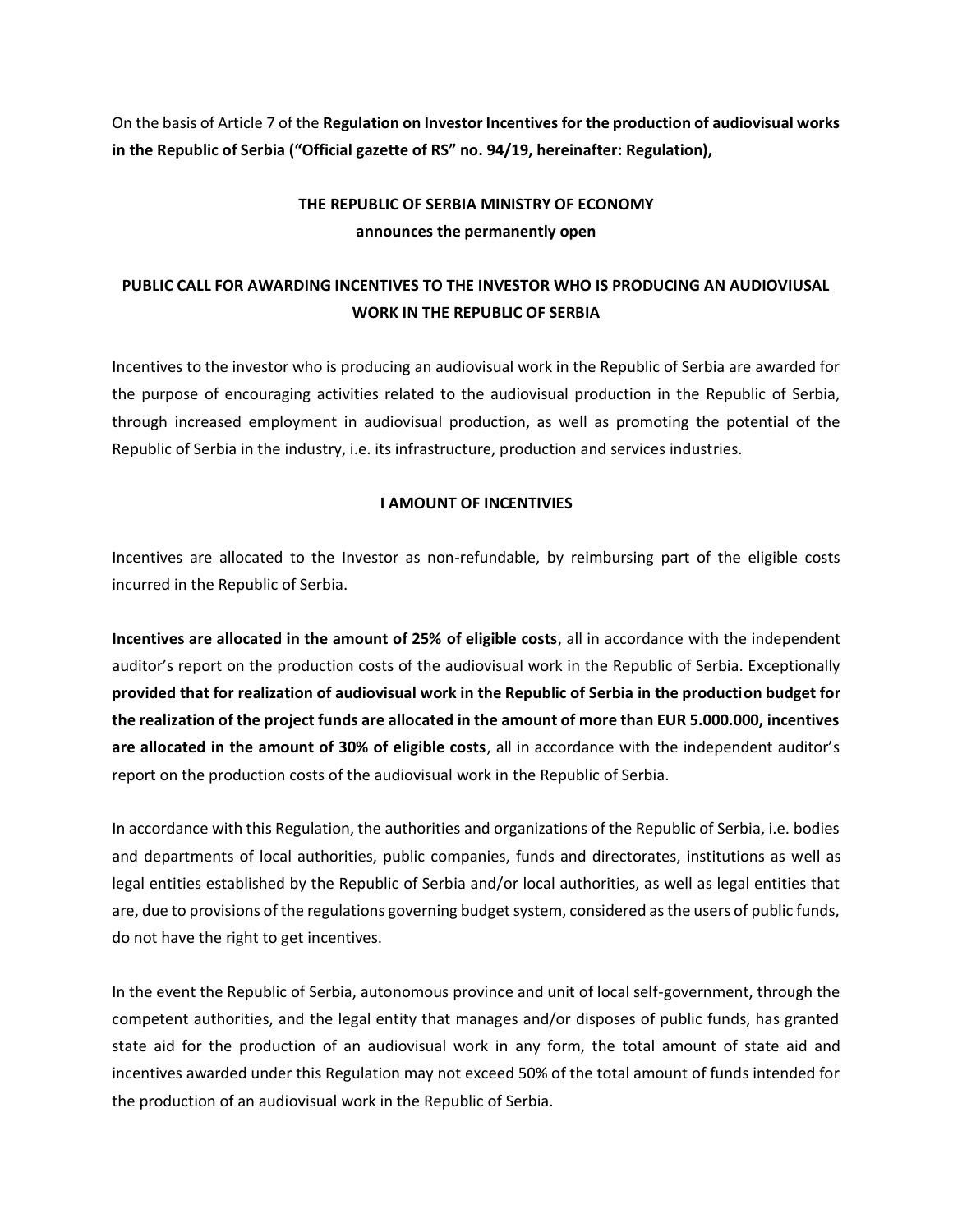**Incentives allocated for a special-purpose film are awarded in the amount of 20% of eligible costs**, provided that the total amount of approved funds awarded over three consecutive fiscal years does not exceed the prescribed maximum amount of state aid of small value (de minimis state aid) in accordance with the regulations governing the rules for granting state aid.

The following are recognized as qualified (eligible) costs:

1) costs related to the production of the audiovisual work that have been incurred and paid to legal or natural persons in the territory of the Republic of Serbia in connection with the goods procured and services provided, use of locations, payment of fees to members of the team who are citizens of the Republic of Serbia or foreigners who have a stay of at least one year in the territory of the Republic of Serbia, in accordance with the regulations of the Republic of Serbia;

2) costs incurred in connection with the use of goods or the renting of movable and immovable property can only be recognized if the goods or movable and immovable property are owned by legal or natural persons from the territory of the Republic of Serbia.

Costs that are specifically not recognized as eligible costs incurred in connection with the production of audiovisual works are: marketing costs, costs related to the purchase of real estate, distribution costs and costs of value added tax.

The types and contents of the explanation of eligible, as well as non-eligible costs and forms of the application for awarding and payment of incentives, are specified in more detail by the Minister in charge of economic affairs.

#### **II USER OF INCENTIVIES**

**The user of incentives may be a legal or natural person for whose account and whose funds are used to finance, i.e. co/finance the production of an audiovisual work in the Republic of Serbia (hereinafter: the Investor).** 

**The applicant for the awarding and payment of incentives (hereinafter: the Applicant) is the Investor or a domestic legal or natural person who produces an audiovisual work on behalf of the Investor in the Republic of Serbia.**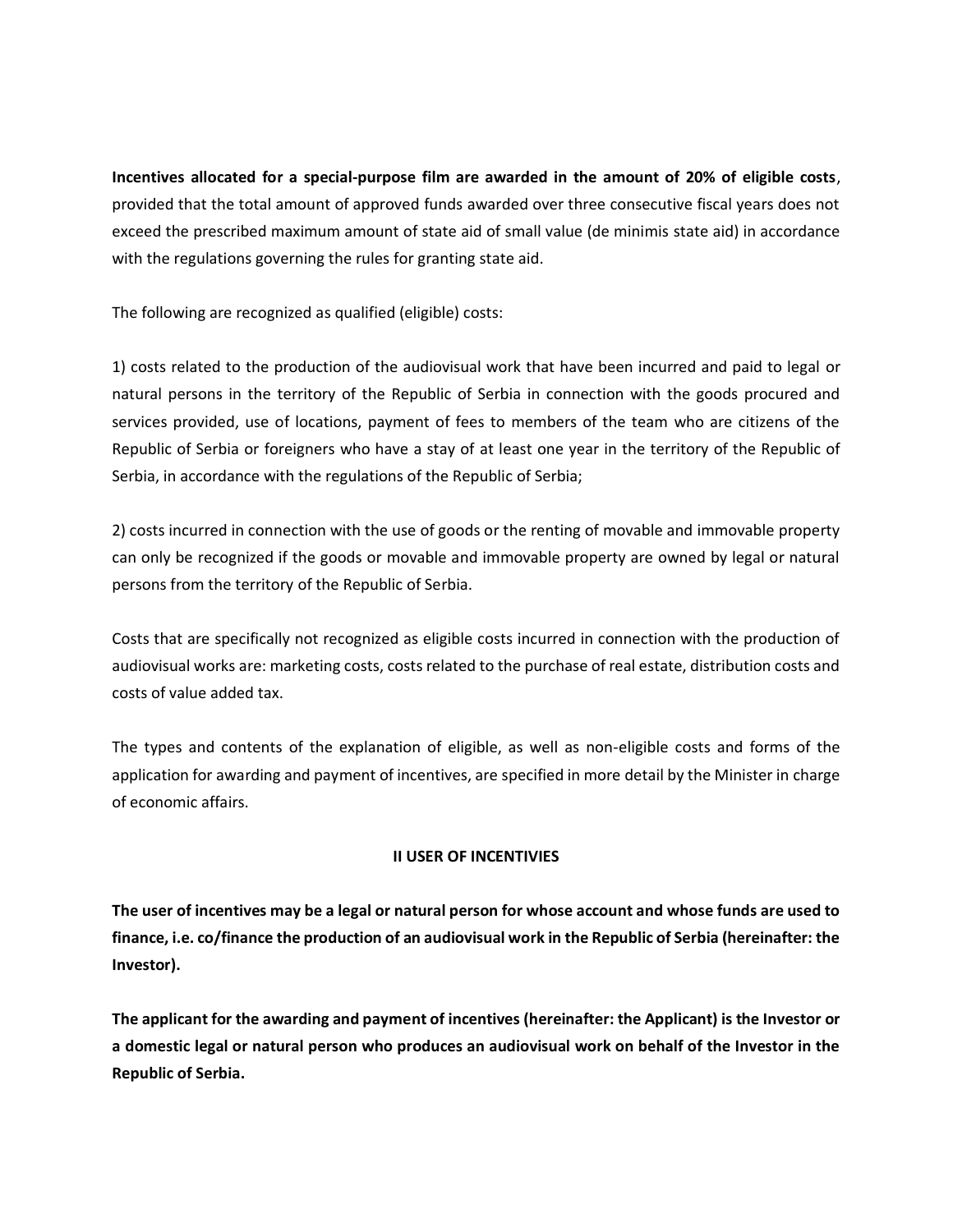The right to incentives is unavailable to an Investor, i.e. Applicant:

1) against whom a previous bankruptcy proceeding, reorganization or liquidation has been initiated, in accordance with the regulations governing bankruptcy and liquidation;

2) who has matured and outstanding obligations on the basis of public revenues in the Republic of Serbia and other financial obligations towards the Republic of Serbia.

#### **III AUDIOVISUAL WORK WHOSE PRODUCTION ENTITLES THE AWARDING OF INCENTIVES**

The right to incentives can be achieved for the production of:

1) a feature film, TV film, feature-length documentary film and feature-length animated film that is designed for broadcasting and which last not shorter than 70 minutes;

2) a TV series, under condition that an episode lasts minimum 40 minutes;

3) a documentary TV program lasting at least 40 minutes.

Incentives can be awarded for an audiovisual work:

1) that does not have content contrary to the moral, public order and public interest of the Republic of Serbia, does not violate the reputation of the Republic of Serbia, does not promote violation of human rights and hate speech;

2) which is in the format of a feature film, TV film, TV series, feature animated film, audio and/or visual post-production of an audiovisual work, special-purpose film, feature-length documentary films and documentary TV program;

3) whose production has commenced or whose production continues during the budget year in which the request for incentives is submitted.

#### **IV CONDITIONS FOR PARTICIPATION IN THE AWARDING OF INCENTIVES**

The conditions that the Investor must fulfill in order to exercise the right to be awarded incentives is to, for the purpose of producing an audiovisual work, allocate funds in the production budget for realization of the project in the Republic of Serbia, in an amount greater than the minimum funds for a specific format:

1) for a feature film and TV film: 300,000.00 EUR;

2) for a TV series: 300,000.00 EUR, per episode;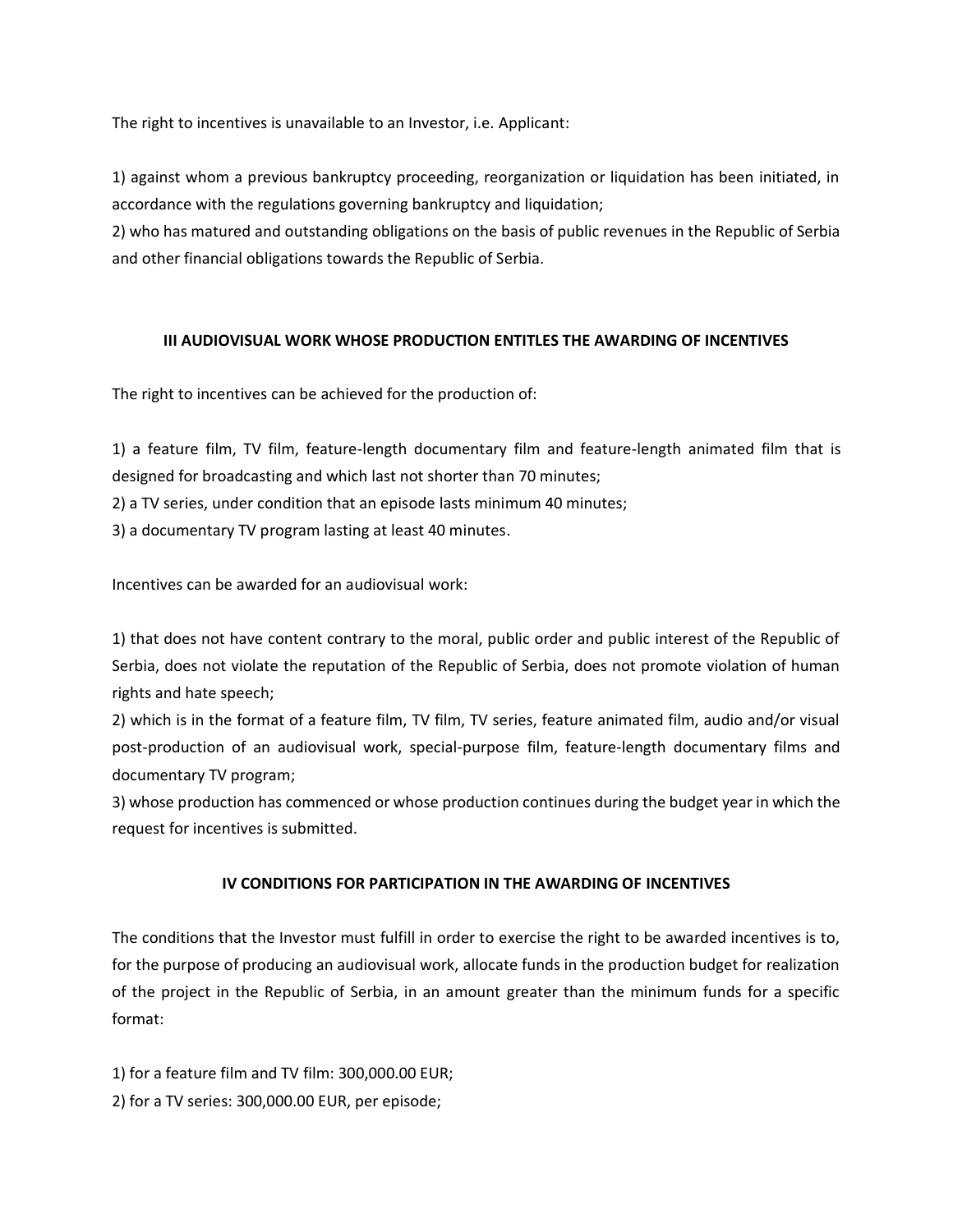3) for an animated film, audio and/or visual post-production of an audiovisual work: 150,000.00 EUR;

4) for a special-purpose film: 300,000.00 EUR;

5) for a documentary film and documentary TV program: 50,000.00 EUR.

#### **V APPLICATION FOR AWARDING OF INCENTIVES**

The application for awarding of incentives shall be submitted to the Committee, through Film Centre Serbia, on the bases of the Public call and it includes submission of the following documentation:

1) filled out prescribed application form for the awarding of incentive funds to an investor who produces the audiovisual work in the Republic of Serbia;

2) synopsis and script of the audiovisual work, synopsis when it's a postproduction, or only project description for a special-purpose film;

3) list of the important members of the team for the production of an audiovisual work (director, actors, etc.);

4) presentation of the production budget, showing the part of the budget for production in the Republic of Serbia expressed in dinars;

5) statement that the audiovisual work meets the requirements of Article 4 of this Regulation;

6) calendar of production of the audiovisual work in the Republic of Serbia;

7) shooting plan for the audiovisual work in the Republic of Serbia;

8) evidence that there are no grounds for refusal under Article 5 of this Regulation (Certificate of the Tax Administration, Business Registers Agency or any other competent register);

9) statement on the beginning of production of the audiovisual work in the Republic of Serbia;

10) statement as to whether *de minimis* state aid has been received for the costs referred to in Article 2, item 3) of this Regulation, or for any other expenses in the current fiscal year and in the previous two fiscal years, or a statement whether the same project received any other state aid from any level of government and on what basis;

11) agreement based on which the audiovisual work is being produced in the Republic of Serbia in the name and on behalf of the Investor, or any valid proof that the paid incentives will accrue to the Investor, provided that the Applicant is a domestic legal or natural person who produces the audiovisual work in the Republic of Serbia on behalf of the Investor;

12) certified statement that the data in the documents are accurate and true.

The application and accompanying documents are submitted in Serbian language or in a foreign language with a certified translation into the Serbian language.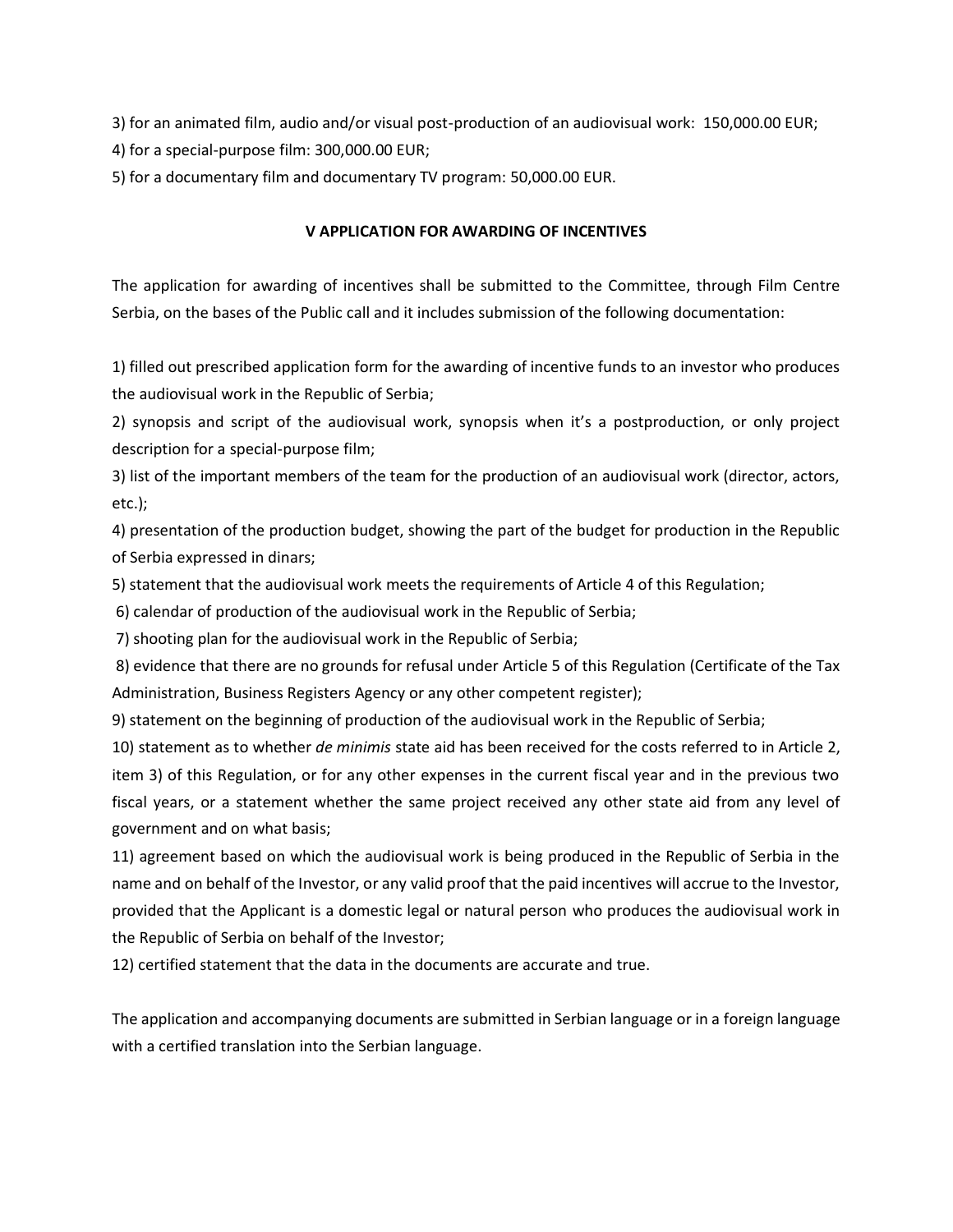**The Applicant is obliged to prove that, on the day of submitting the application, at least 30% of the funds envisaged for the cost of production of the audiovisual work in the Republic of Serbia are provided.** 

**At the request of the Committee, the Applicant is obliged to submit other information and documentation of relevance for the awarding of incentives.** 

#### **VI AGREEMENT ON AWARDING INCENTIVES**

The Ministry signs the Agreement on Awarding Incentives (hereinafter: the Agreement) with the Applicant, within the scope of funds planned for these purposes by the Budget Law of the Republic of Serbia for the current budget year and in accordance with the provisions of the Law on the Budget System ("Official gazette of the Republic of Serbia", no. 54/09, 73/10, 101/10, 101/11, 93/12, 62/13, 63/13 correction, 108/13, 142/14, 68/15 - other law, 103/15, 99/16, 113/17, 95/18, 31/19 and 72/19), in the part governing the responsibility for taking over obligations.

The Agreement specifies the deadlines, rights and obligations of the parties.

The documentation attached to the application, in accordance with Articles 10 and 16 of this Regulation, is considered as an integral part of the Agreement.

The Agreement shall be deemed terminated in the following cases:

- if there has been a deviation from the submitted shooting plan and calendar for more than 30 days or any other significant deviation in the realization of the audiovisual work;

- if the Committee, during the procedure of reviewing the application for payment of incentives, determines that all the prescribed conditions have not been met;

- if provided for by written agreement of the parties before expiration of the agreed deadline;

- due to an objective inability to execute contractual obligations (force majeure, administrative measures, etc.) occurring on the side of one or both parties;

- if bankruptcy, liquidation or reorganization procedures are initiated against the Investor or the Applicant.

The Ministry shall pay the approved amount of incentives if all the obligations provided for by this Regulation and the Agreement have been fulfilled.

### **VII. APPLICATION FOR PAYMENT OF INCENTIVES**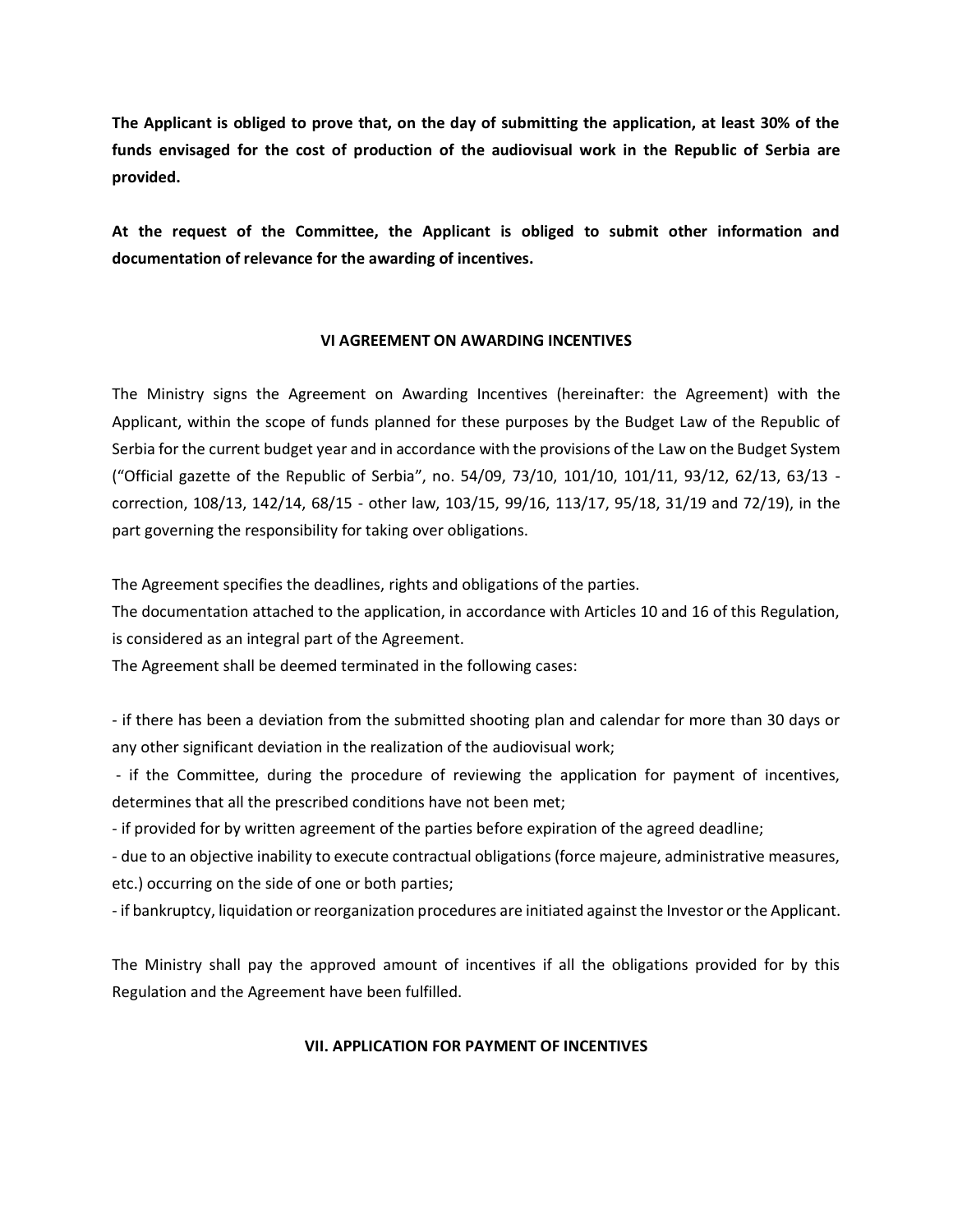**The application for payment of incentives shall be submitted to the Committee within 45 days after completion of the production of the audiovisual work in the territory of the Republic of Serbia.** 

**In the event that production of the audiovisual work in the territory of the Republic of Serbia was finished before execution of the Agreement on awarding incentives from Article 13 of the Regulation, the 45 days deadline for application for payment of incentives, counts from the day of execution of that Agreement.** 

The application for payment of incentives shall be submitted to the Committee through Film Centre Serbia, in the prescribed form, accompanied by the following documentation:

1) an extract from the register maintained by the Business Registers Agency or any other competent register;

2) an independent auditor's report on the cost of production of the audiovisual work in the Republic of Serbia and the operations of the Investor, made for the purpose of submitting the application for payment of incentives in accordance with this Regulation and the Rulebook, and which is compiled on the basis of the complete record of production costs and total funds spent on the territory of the Republic of Serbia, as well as the evidence confirming these costs (invoices, contracts, bank statements from commercial banks with indication of payment made, etc.). The audit report is prepared on the basis of verification of all eligible costs and cannot be based on the sampling method, i.e. review only of certain documents; 3) number of special purpose account with the Treasury Department to which payment of incentives is to be made;

4) a certified statement that the production of the audiovisual work in the Republic of Serbia has been completed, and that the conditions prescribed by Article 20 of this Regulation have been fulfilled; 5) a certified statement that the data in the documents is correct and true.

**The independent auditor's report shall determine the amount of costs that qualify for the incentive.** 

**At the request of the Committee, the Applicant is obliged to submit other data and documentation relevant to the payment of incentives.** 

### **VIII SUBMITTING THE APPLICATION FOR AWARDING AND THE APPLICATION FOR PAYMENT OF INCENTIVES**

The application for awarding and the application for payment of incentives made on prescribed forms 1 and 2, as well as supporting documents, are delivered in the Serbian language or a foreign language with a certified Serbian translation, to the address: